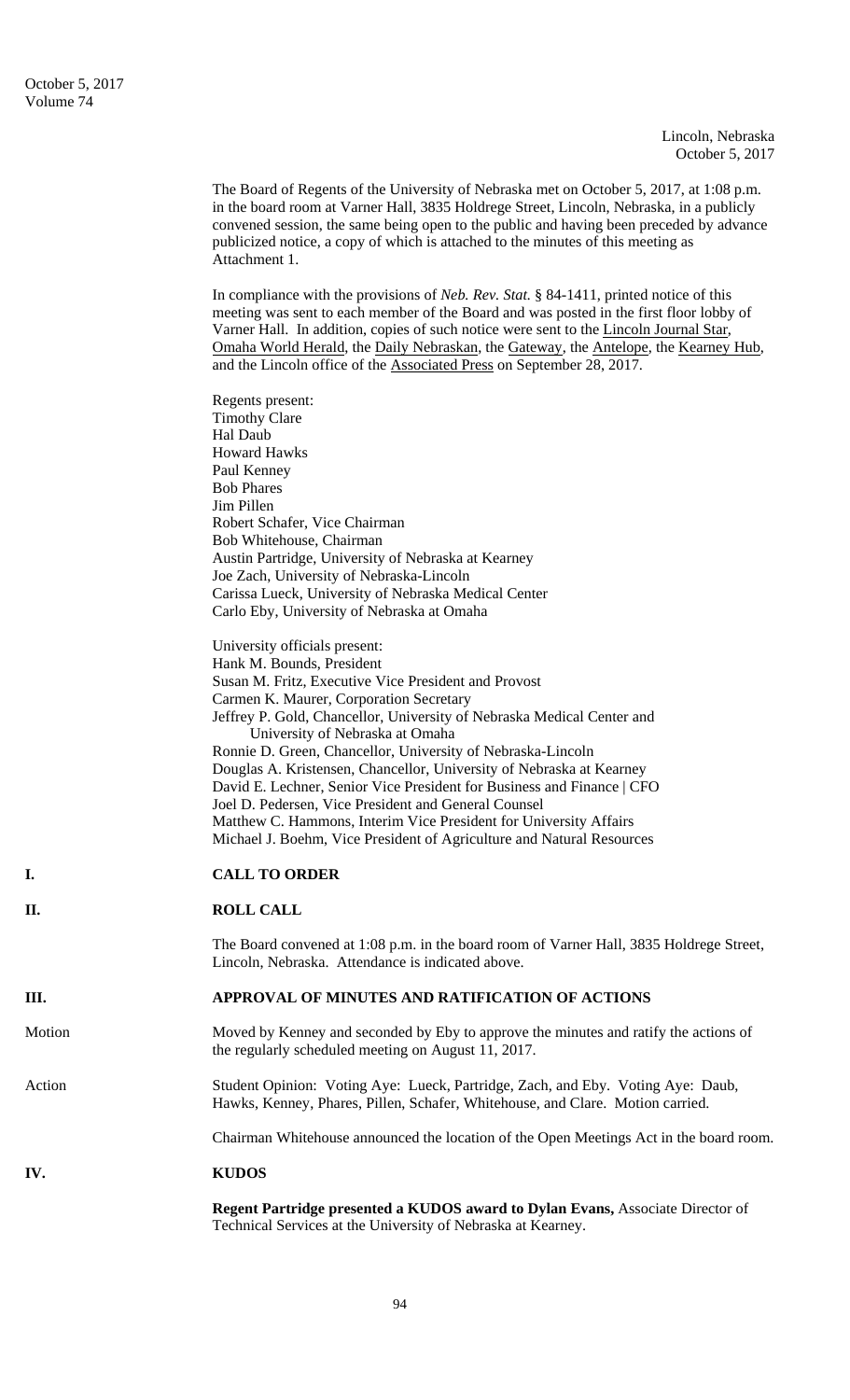|          | Regent Eby presented a KUDOS award to Karen Ressegieu, Administrative Assistant<br>for the Dean of the College of Public Affairs and Community Service at the University of<br>Nebraska at Omaha. |
|----------|---------------------------------------------------------------------------------------------------------------------------------------------------------------------------------------------------|
|          | <b>Regent Zach presented a KUDOS award to Larry Shippen, Associate Director for</b><br>Housing Facilities Operations at the University of Nebraska-Lincoln.                                       |
| V.       | <b>RESOLUTIONS</b>                                                                                                                                                                                |
|          | None                                                                                                                                                                                              |
| VI.      | <b>HEARINGS</b>                                                                                                                                                                                   |
|          | None                                                                                                                                                                                              |
| VII.     | <b>PUBLIC COMMENT</b>                                                                                                                                                                             |
|          | None                                                                                                                                                                                              |
| VIII.    | <b>CONSENT AGENDA</b>                                                                                                                                                                             |
| Motion   | Moved by Pillen and seconded by Phares to approve items VIII-A-1, VIII-A-2, VIII-A-3,<br>VIII-A-4, and VIII-A-5                                                                                   |
|          | <b>ACADEMIC AFFAIRS</b><br>A.                                                                                                                                                                     |
| VIII-A-1 | President's and Board of Regents Personnel Recommendations                                                                                                                                        |
| VIII-A-2 | Approval to Award Degrees and Certificates for the 2017-2018 academic year and 2018<br>summer sessions at the University of Nebraska at Kearney                                                   |
| VIII-A-3 | Approval to Award Degrees and Certificates for the 2017-2018 academic year and 2018<br>summer sessions at the University of Nebraska-Lincoln                                                      |
| VIII-A-4 | Approval to Award Degrees and Certificates for the 2017-2018 academic year and 2018<br>summer sessions at the University of Nebraska Medical Center                                               |
| VIII-A-5 | Approval to Award Degrees and Certificates for the 2017-2018 academic year and 2018<br>summer sessions at the University of Nebraska at Omaha                                                     |
| IX.      | <b>ADMINISTRATIVE AGENDA</b>                                                                                                                                                                      |
|          | <b>ACADEMIC AFFAIRS</b><br>A.                                                                                                                                                                     |
|          | Moved by Clare and seconded by Eby to approve item IX-A-1                                                                                                                                         |
| $IX-A-1$ | Approve Amendments to RP-6.7 and RP-5.10 of the Policies of the Board of Regents<br>related to directory information for students.                                                                |
|          | See Attachment 2 to the minutes for the full text of the amendments to the Policies (pages<br>$100-106$ ).                                                                                        |
| Action   | Student Opinion: Voting Aye: Zach, Eby, Lueck, and Partridge. Voting Aye: Kenney,<br>Phares, Pillen, Schafer, Whitehouse, Clare, Daub, and Hawks. Motion carried.                                 |
| Motion   | Moved by Kenney and seconded by Lueck to approve items IX-A-2 and IX-A-3                                                                                                                          |
| $IX-A-2$ | Approval is requested to create the Master of Science in Business Analytics in the College<br>of Business at the University of Nebraska-Lincoln                                                   |
| $IX-A-3$ | Approval is requested to create the Master of Science in Finance in the College of Business<br>at the University of Nebraska-Lincoln                                                              |
| Action   | Student Opinion: Voting Aye: Eby, Lueck, Partridge, and Zach. Voting Aye: Phares,<br>Pillen, Schafer, Whitehouse, Clare, Daub, Hawks, and Kenney. Motion carried.                                 |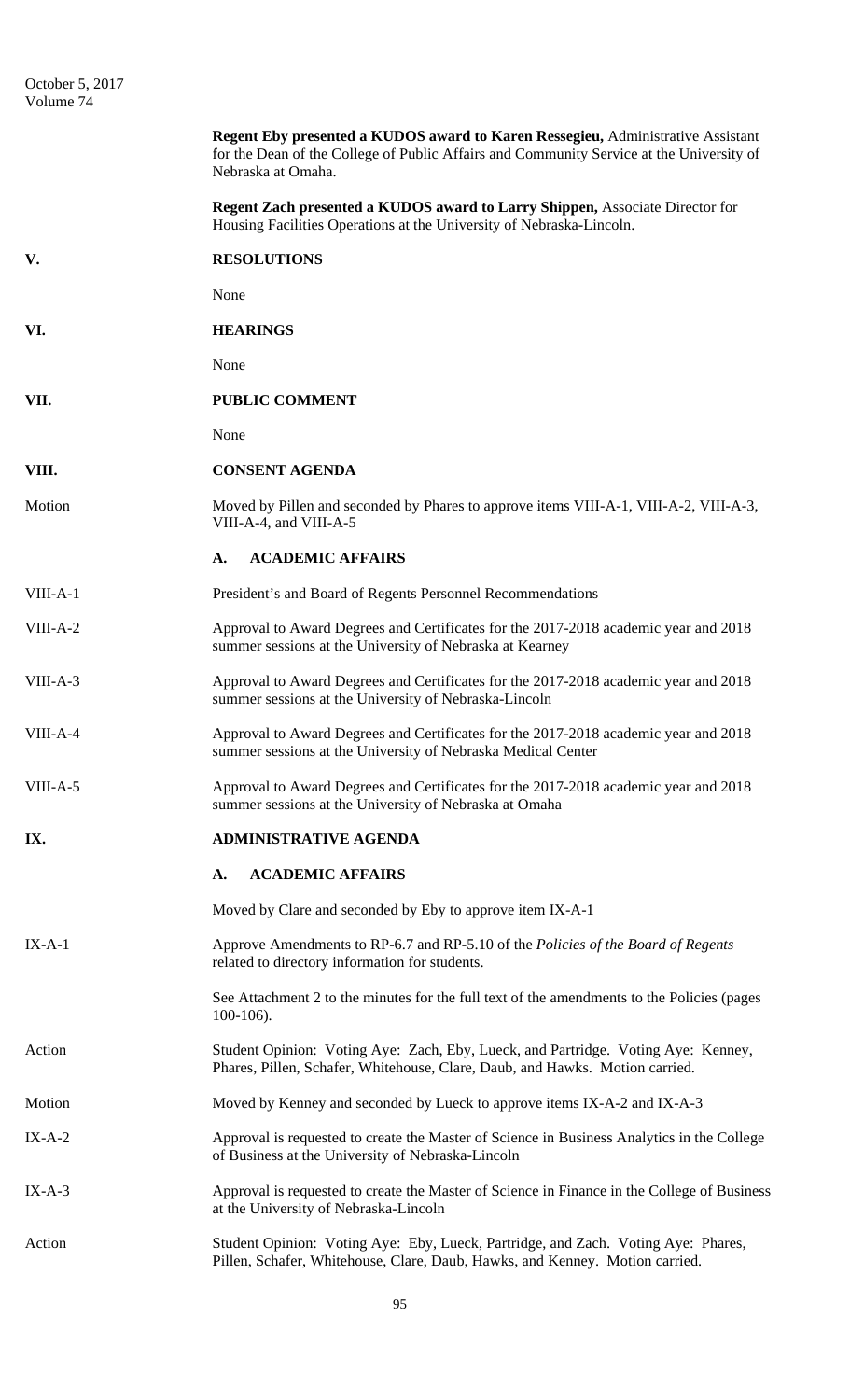| October 5, 2017<br>Volume 74 |                                                                                                                                                                                                                                                                               |
|------------------------------|-------------------------------------------------------------------------------------------------------------------------------------------------------------------------------------------------------------------------------------------------------------------------------|
| Motion                       | Moved by Daub and seconded by Pillen to approve item IX-A-4                                                                                                                                                                                                                   |
| $IX-A-4$                     | Approval is requested to dissolve the Center for Applied Rural Innovation in the<br>Department of Agricultural Economics and the Great Plains Regional Center for Global<br>Environmental Change in the School of Natural Resources at the University of Nebraska-<br>Lincoln |
| Action                       | Student Opinion: Voting Aye: Lueck, Partridge, Zach, and Eby. Voting Aye: Pillen,<br>Schafer, Whitehouse, Clare, Daub, Hawks, Kenney, and Phares. Motion carried.                                                                                                             |
| Motion                       | Moved by Daub and seconded by Eby to approve item IX-A-5                                                                                                                                                                                                                      |
| $IX-A-5$                     | Approval is requested to create the Master of Health Administration in the Department of<br>Health Services Research and Administration in the College of Public Health at the<br>University of Nebraska Medical Center                                                       |
|                              | There was discussion                                                                                                                                                                                                                                                          |
| Action                       | Student Opinion: Voting Aye: Partridge, Zach, Eby, and Lueck. Voting Aye: Schafer,<br>Whitehouse, Clare, Daub, Hawks, Kenney, Phares, and Pillen. Motion carried.                                                                                                             |
| Motion                       | Moved by Lueck and seconded by Zach to approve item IX-A-6                                                                                                                                                                                                                    |
| $IX-A-6$                     | Approval is requested to create the Occupational Therapy Doctorate in the College of<br>Allied Health Professions at the University of Nebraska Medical Center                                                                                                                |
|                              | There was discussion                                                                                                                                                                                                                                                          |
| Action                       | Student Opinion: Voting Aye: Zach, Eby, Lueck, and Partridge. Voting Aye:<br>Whitehouse, Clare, Daub, Hawks, Kenney, Phares, Pillen, and Schafer. Motion carried.                                                                                                             |
| Motion                       | Moved by Eby and seconded by Pillen to approve item IX-A-7                                                                                                                                                                                                                    |
| $IX-A-7$                     | Approval is requested to establish a Department of Neurosurgery in the College of<br>Medicine at the University of Nebraska Medical Center                                                                                                                                    |
| Action                       | Student Opinion: Voting Aye: Eby, Lueck, Partridge, and Zach. Voting Aye: Clare,<br>Daub, Hawks, Kenney, Phares, Pillen, Schafer, and Whitehouse. Motion carried.                                                                                                             |
| Motion                       | Moved by Daub and seconded by Zach to approve item IX-B-8                                                                                                                                                                                                                     |
| $IX-A-8$                     | Approval is requested to accept a gift and create the Leonard and Shirley Goldstein Center<br>for Human Rights in the College of Arts and Sciences at the University of Nebraska at<br>Omaha                                                                                  |
|                              | There was discussion                                                                                                                                                                                                                                                          |
| Action                       | Student Opinion: Voting Aye: Lueck, Partridge, Zach, and Eby. Voting Aye: Daub,<br>Hawks, Kenney, Phares, Pillen, Schafer, Whitehouse, and Clare. Motion carried.                                                                                                             |
|                              | <b>BUSINESS AFFAIRS</b><br><b>B.</b>                                                                                                                                                                                                                                          |
| Motion                       | Moved by Phares and seconded by Hawks to approve items IX-B-1, IX-B-2, and IX-B-10                                                                                                                                                                                            |
|                              | University of Nebraska-Lincoln and University of Nebraska Medical Center                                                                                                                                                                                                      |
| $IX-B-1$                     | Approve the selection of The Clark Enersen Partners to provide design consultant services<br>for the Gymnastics Training Facility project at the University of Nebraska-Lincoln                                                                                               |
| $IX-B-2$                     | Approve the selection of Sinclair Hille Architects to provide design consultant services for<br>the Mabel Lee Hall renovation/replacement project, at the University of Nebraska-Lincoln                                                                                      |
| $IX-B-10$                    | Approve the selection of HDR to provide design consultant services for the Wittson Hall<br>renovation at the University of Nebraska Medical Center                                                                                                                            |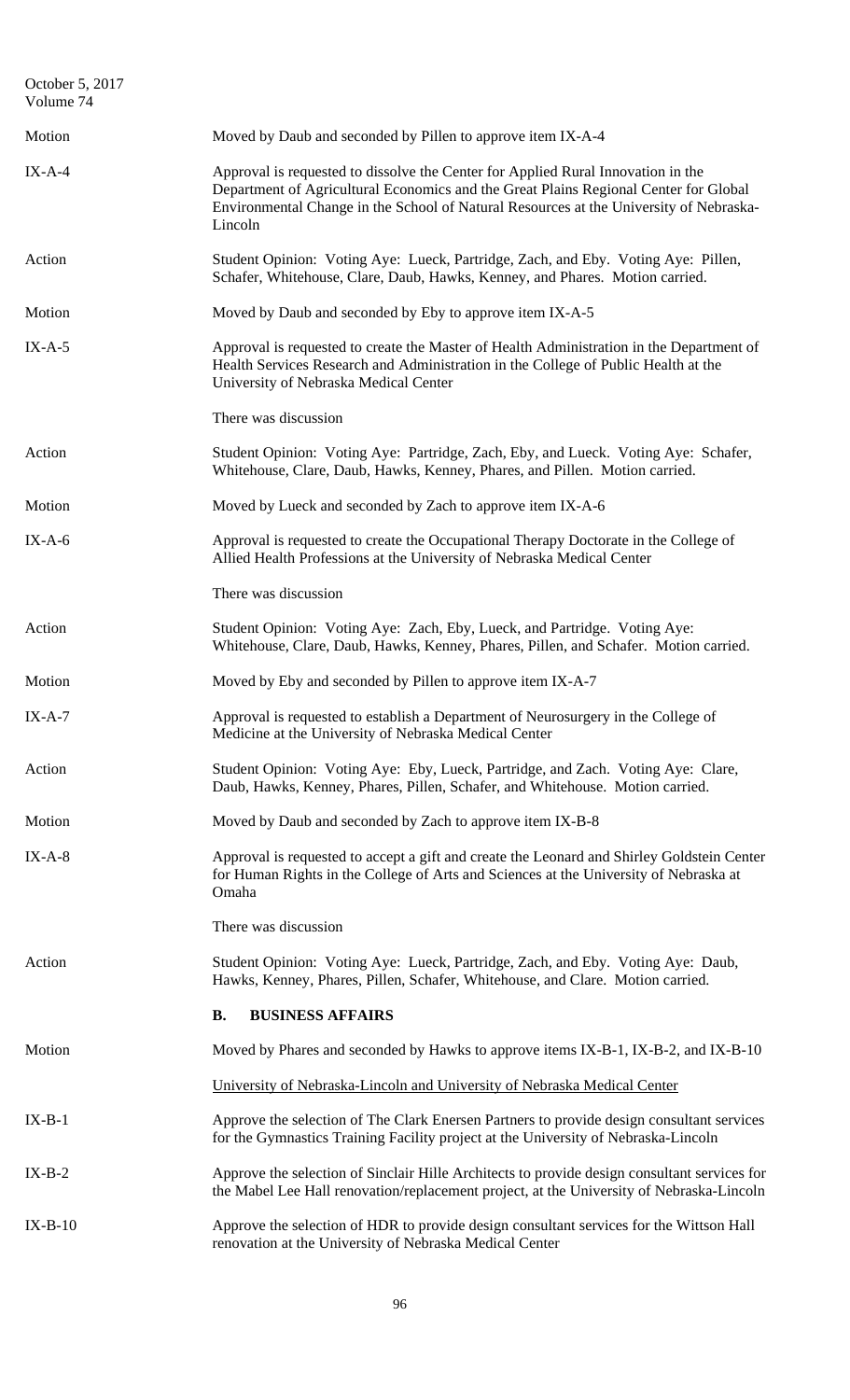| October 5, 2017<br>Volume 74 |                                                                                                                                                                                                                                                                                                                                                                                                                                                                                                                                                                                                                                                                                                                                                                                                                                                                                      |
|------------------------------|--------------------------------------------------------------------------------------------------------------------------------------------------------------------------------------------------------------------------------------------------------------------------------------------------------------------------------------------------------------------------------------------------------------------------------------------------------------------------------------------------------------------------------------------------------------------------------------------------------------------------------------------------------------------------------------------------------------------------------------------------------------------------------------------------------------------------------------------------------------------------------------|
| Action                       | Student Opinion: Voting Aye: Partridge, Zach, Eby, and Lueck. Voting Aye: Hawks,<br>Kenney, Phares, Pillen, Schafer, Whitehouse, Clare, and Daub. Motion carried.                                                                                                                                                                                                                                                                                                                                                                                                                                                                                                                                                                                                                                                                                                                    |
| Motion                       | Moved by Kenney and seconded by Eby to approve item IX-B-3                                                                                                                                                                                                                                                                                                                                                                                                                                                                                                                                                                                                                                                                                                                                                                                                                           |
|                              | University of Nebraska-Lincoln                                                                                                                                                                                                                                                                                                                                                                                                                                                                                                                                                                                                                                                                                                                                                                                                                                                       |
| $IX-B-3$                     | Approve the Program Statement for and naming of the Johnny Carson Center for Emerging<br>Media Arts at the University of Nebraska-Lincoln                                                                                                                                                                                                                                                                                                                                                                                                                                                                                                                                                                                                                                                                                                                                            |
| Action                       | Student Opinion: Voting Aye: Zach, Eby, Lueck, and Partridge. Voting Aye: Kenney,<br>Phares, Pillen, Schafer, Whitehouse, Clare, Daub, and Hawks. Motion carried.                                                                                                                                                                                                                                                                                                                                                                                                                                                                                                                                                                                                                                                                                                                    |
| Motion                       | Moved by Kenney and seconded by Eby to approve item IX-B-4 and IX-B-5                                                                                                                                                                                                                                                                                                                                                                                                                                                                                                                                                                                                                                                                                                                                                                                                                |
| $IX-B-4$                     | Approve the Program Statement for Nebraska East Union Renovation at the University of<br>Nebraska-Lincoln                                                                                                                                                                                                                                                                                                                                                                                                                                                                                                                                                                                                                                                                                                                                                                            |
| $IX-B-5$                     | Approve the attached Resolution (1) adopting a Supplemental Resolution authorizing the<br>issuance of not to exceed \$15,500,000 aggregate principal amount of Revenue Bonds<br>(University of Nebraska-Lincoln East Union Project), (2) authorizing the execution and<br>delivery of a Supplemental Master Indenture and the related Master Note, (3) authorizing<br>the negotiated sale of such Revenue Bonds, approving the Bond Purchase Agreement, a<br>Continuing Disclosure Undertaking, the Preliminary Official Statement and related<br>documents, and authorizing the Senior Vice President   CFO to determine interest rates (not<br>to exceed a true interest cost of 5%), principal amounts, principal maturities, redemption<br>provisions and other pricing terms of such Revenue Bonds, and (4) approving the<br>preparation and use of a Final Official Statement. |
|                              | There was discussion                                                                                                                                                                                                                                                                                                                                                                                                                                                                                                                                                                                                                                                                                                                                                                                                                                                                 |
| Action                       | Student Opinion: Voting Aye: Eby, Lueck, Partridge, and Zach. Voting Aye: Phares,<br>Pillen, Schafer, Whitehouse, Clare, Daub, Hawks, and Kenney. Motion carried.                                                                                                                                                                                                                                                                                                                                                                                                                                                                                                                                                                                                                                                                                                                    |
| Motion                       | Moved by Phares and seconded by Zach to approve item IX-B-6                                                                                                                                                                                                                                                                                                                                                                                                                                                                                                                                                                                                                                                                                                                                                                                                                          |
| $IX-B-6$                     | Approve an Agreement with EduCo USA, Inc. for International Student Recruitment                                                                                                                                                                                                                                                                                                                                                                                                                                                                                                                                                                                                                                                                                                                                                                                                      |
|                              | There was discussion                                                                                                                                                                                                                                                                                                                                                                                                                                                                                                                                                                                                                                                                                                                                                                                                                                                                 |
| Action                       | Student Opinion: Voting Aye: Lueck, Partridge, Zach, and Eby. Voting Aye: Pillen,<br>Schafer, Whitehouse, Clare, Daub, Hawks, Kenney, and Phares. Motion carried.                                                                                                                                                                                                                                                                                                                                                                                                                                                                                                                                                                                                                                                                                                                    |
| Motion                       | Moved by Phares and seconded by Daub to approve item IX-B-7 and IX-B-8                                                                                                                                                                                                                                                                                                                                                                                                                                                                                                                                                                                                                                                                                                                                                                                                               |
| $IX-B-7$                     | Approve the attached Resolution to authorize expenditure of up to \$7,727,500 for capital<br>improvements for the Campus Recreation, Nebraska Unions and University Housing<br>facilities from the Replacement Fund of the Student Fees and Facilities Revenue Bonds at<br>the University of Nebraska-Lincoln                                                                                                                                                                                                                                                                                                                                                                                                                                                                                                                                                                        |
| $IX-B-8$                     | Approve the Resolution to authorize the expenditure of up to \$360,000 from the<br>Replacement Fund of the UNL Parking Revenue Bonds to improve certain property and<br>equipment                                                                                                                                                                                                                                                                                                                                                                                                                                                                                                                                                                                                                                                                                                    |
|                              | There was discussion                                                                                                                                                                                                                                                                                                                                                                                                                                                                                                                                                                                                                                                                                                                                                                                                                                                                 |
| Action                       | Student Opinion: Voting Aye: Partridge, Zach, Eby, and Lueck. Voting Aye: Schafer,<br>Whitehouse, Clare, Daub, Hawks, Kenney, Phares, and Pillen. Motion carried.                                                                                                                                                                                                                                                                                                                                                                                                                                                                                                                                                                                                                                                                                                                    |
| Motion                       | Moved by Zach and seconded by Phares to approve item IX-B-9                                                                                                                                                                                                                                                                                                                                                                                                                                                                                                                                                                                                                                                                                                                                                                                                                          |
| $IX-B-9$                     | Approve the waiver of the requirements of <i>Board of Regents Policy RP-6.2.7</i> on the<br>naming of facilities and name the athletic medicine center in the Tom and Nancy Osborne<br>Complex in North Memorial Stadium at the University of Nebraska-Lincoln the "Dr. Pat<br>Clare Athletic Medicine Center"                                                                                                                                                                                                                                                                                                                                                                                                                                                                                                                                                                       |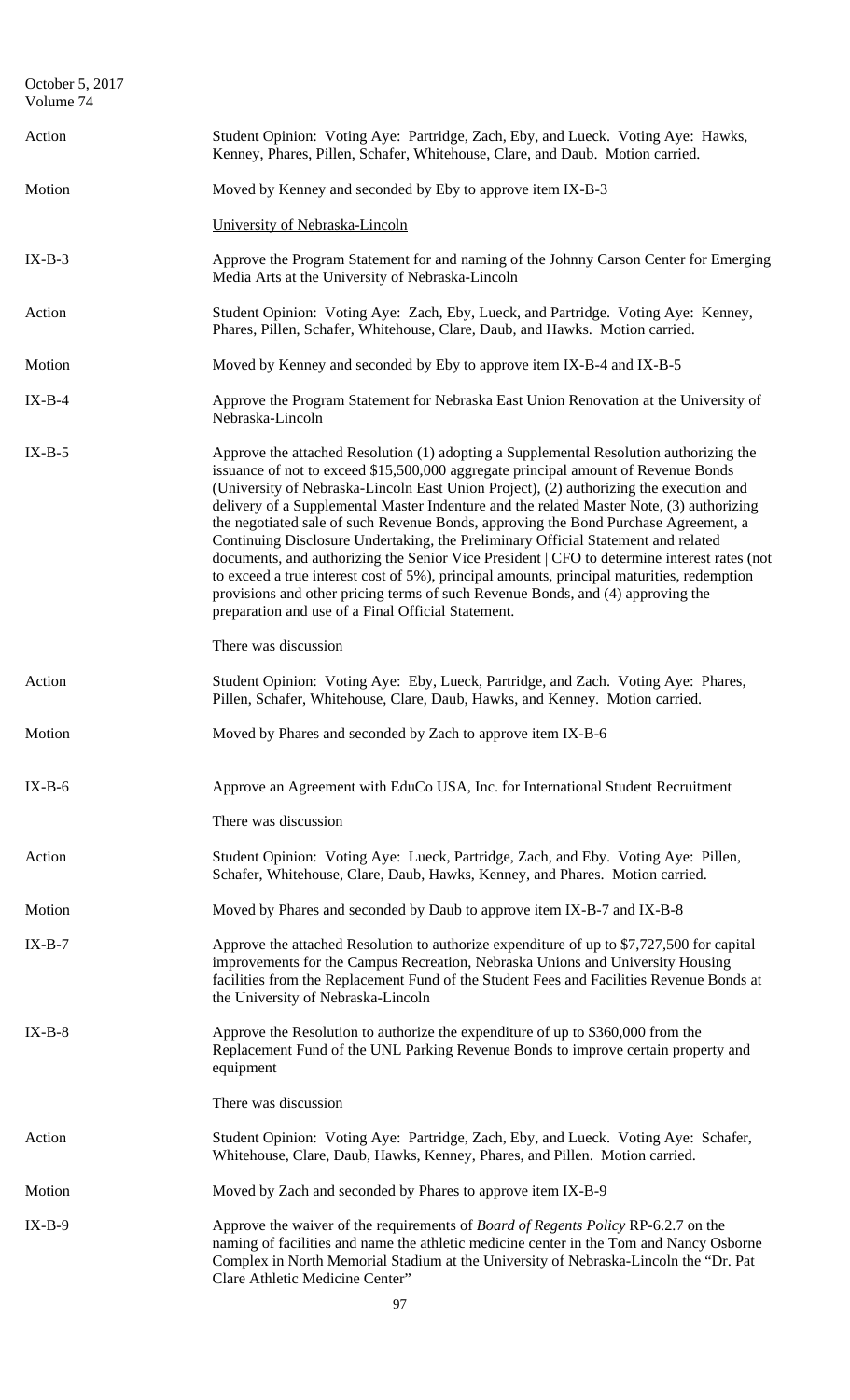|           | There was discussion                                                                                                                                                                                                                                                                                                                                                                                                                                                                                        |
|-----------|-------------------------------------------------------------------------------------------------------------------------------------------------------------------------------------------------------------------------------------------------------------------------------------------------------------------------------------------------------------------------------------------------------------------------------------------------------------------------------------------------------------|
|           | Regent Tim Clare recused himself from the vote on the naming of the "Dr. Pat Clare"<br>Athletic Medicine Center" in honor of his father. Regent Jim Pillen provided comments<br>noting the important support Dr. Clare provided student athletes, not only in their physical<br>care, but in building character as well. The Board asked that the record reflect their<br>recognition of Dr. Clare in order that Regent Tim Clare might be apprised of their gratitude<br>and clear support of this naming. |
| Action    | Student Opinion: Voting Aye: Zach, Eby, Lueck, and Partridge. Voting Aye:<br>Whitehouse, Daub, Hawks, Kenney, Phares, Pillen, and Schafer. Recused: Clare. Motion<br>carried.                                                                                                                                                                                                                                                                                                                               |
| Motion    | Moved by Pillen and seconded by Daub to approve item IX-B-11                                                                                                                                                                                                                                                                                                                                                                                                                                                |
|           | University of Nebraska Medical Center                                                                                                                                                                                                                                                                                                                                                                                                                                                                       |
| $IX-B-11$ | Approve purchase of Palo Alto firewall system, related hardware and software                                                                                                                                                                                                                                                                                                                                                                                                                                |
| Action    | Student Opinion: Voting Aye: Eby, Lueck, Partridge, and Zach. Voting Aye: Clare,<br>Daub, Hawks, Kenney, Phares, Pillen, Schafer, and Whitehouse. Motion carried.                                                                                                                                                                                                                                                                                                                                           |
| Motion    | Moved by Kenney and seconded by Pillen to approve item IX-B-12                                                                                                                                                                                                                                                                                                                                                                                                                                              |
|           | University of Nebraska at Omaha                                                                                                                                                                                                                                                                                                                                                                                                                                                                             |
| $IX-B-12$ | Approve the Project and Budget for the Arts and Sciences Hall Renovation at the<br>University of Nebraska at Omaha                                                                                                                                                                                                                                                                                                                                                                                          |
|           | There was discussion                                                                                                                                                                                                                                                                                                                                                                                                                                                                                        |
| Action    | Student Opinion: Voting Aye: Lueck, Partridge, Zach, and Eby. Voting Aye: Daub,<br>Kenney, Phares, Pillen, Schafer, Whitehouse, and Clare. Abstain: Hawks. Motion carried.                                                                                                                                                                                                                                                                                                                                  |
|           | FOR INFORMATION ONLY<br>$\mathbf{C}$ .                                                                                                                                                                                                                                                                                                                                                                                                                                                                      |
| $IX-C-1$  | University of Nebraska Strategic Planning Framework                                                                                                                                                                                                                                                                                                                                                                                                                                                         |
| $IX-C-2$  | University of Nebraska Strategic Framework Accountability Measures                                                                                                                                                                                                                                                                                                                                                                                                                                          |
| $IX-C-3$  | Calendar of establishing and reporting accountability measures                                                                                                                                                                                                                                                                                                                                                                                                                                              |
| $IX-C-4$  | University of Nebraska Strategic Dashboard Indicators                                                                                                                                                                                                                                                                                                                                                                                                                                                       |
| $IX-C-5$  | Board of Regents agenda items related to the University of Nebraska Strategic Framework                                                                                                                                                                                                                                                                                                                                                                                                                     |
|           | <b>REPORTS</b><br>D.                                                                                                                                                                                                                                                                                                                                                                                                                                                                                        |
| $IX-D-1$  | Personnel Reports for the period April 1 through June 30, 2017                                                                                                                                                                                                                                                                                                                                                                                                                                              |
| $IX-D-2$  | Leaves of Absence approved during the period July 1, 2016 through June 30, 2017                                                                                                                                                                                                                                                                                                                                                                                                                             |
| $IX-D-3$  | Review of Multi-Departmental Academic Centers for Research, Teaching, and/or Service                                                                                                                                                                                                                                                                                                                                                                                                                        |
| $IX-D-4$  | Expedited Approval of the Spanish Graduate Certificate in the Department of Modern<br>Languages in the College of Fine Arts and Humanities at the University of Nebraska at<br>Kearney                                                                                                                                                                                                                                                                                                                      |
| $IX-D-5$  | Expedited Approval of the Applied Biostatistics Professional Certificate in the Department<br>of Biostatistics in the College of Public Health at the University of Nebraska Medical<br>Center                                                                                                                                                                                                                                                                                                              |
| $IX-D-6$  | Expedited Approval of the Nonprofit Management Graduate Certificate in the School of<br>Public Administration in the College of Public Affairs and Community Service at the<br>University of Nebraska at Omaha                                                                                                                                                                                                                                                                                              |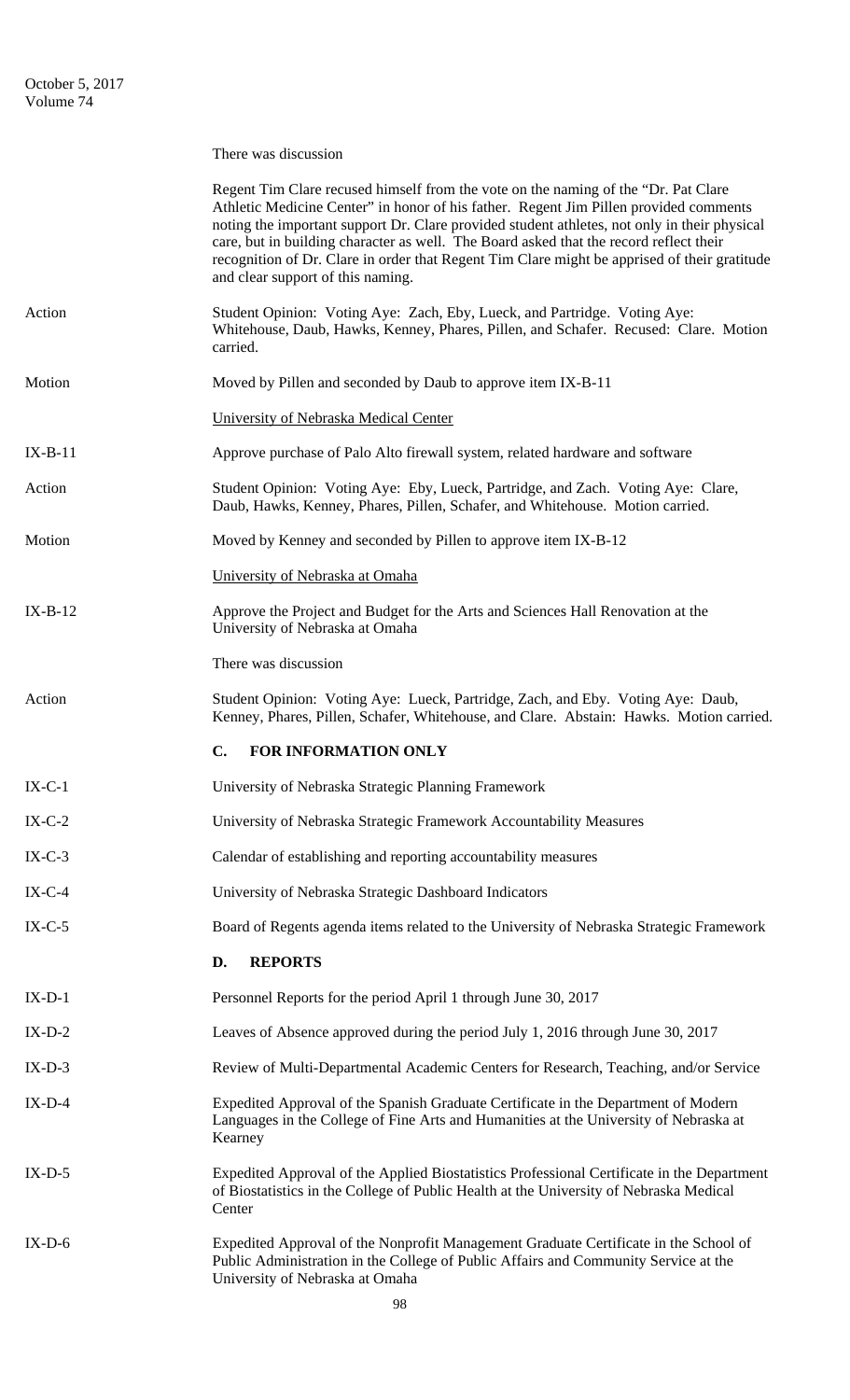October 5, 2017 Volume 74

| $IX-D-7$  | Report of Bids and Contracts                                                                                                                                                                                                                                                                                                                              |
|-----------|-----------------------------------------------------------------------------------------------------------------------------------------------------------------------------------------------------------------------------------------------------------------------------------------------------------------------------------------------------------|
| $IX-D-8$  | Semi-Annual Report of Licenses                                                                                                                                                                                                                                                                                                                            |
| $IX-D-9$  | Quarterly Report of Gifts, Grants, Contracts and Bequests                                                                                                                                                                                                                                                                                                 |
| $IX-D-10$ | <b>Status Report of Six-Year Capital Plan</b>                                                                                                                                                                                                                                                                                                             |
| $IX-D-11$ | Quarterly Status of Capital Construction Projects                                                                                                                                                                                                                                                                                                         |
| $IX-D-12$ | Strategic Framework Report on Programs of Excellence: FY2009-FY2013                                                                                                                                                                                                                                                                                       |
|           | Chairman Whitehouse accepted the reports on behalf of the Board.                                                                                                                                                                                                                                                                                          |
| X.        | <b>ADDITIONAL BUSINESS</b>                                                                                                                                                                                                                                                                                                                                |
| Motion    | Moved by Clare and seconded by Phares that the Board go into closed session as authorized<br>by Neb. Rev. Stat. § 84-1410 for the protection of the public interest, and to prevent<br>needless injury to the reputation of persons who have not requested a public hearing, for the<br>purpose of holding a discussion limited to the following subject: |
|           | • Personnel matters involving members of the university staff.                                                                                                                                                                                                                                                                                            |
|           | Chairman Whitehouse declared that the closed session would be strictly limited to a<br>discussion of:                                                                                                                                                                                                                                                     |
|           | • Personnel matters involving members of the university staff.                                                                                                                                                                                                                                                                                            |
| Action    | Student Opinion: Voting Aye: Partridge, Zach, Eby, and Lueck. Voting Aye: Hawks,<br>Kenney, Phares, Pillen, Schafer, Whitehouse, Clare, and Daub. Motion carried.                                                                                                                                                                                         |
|           | The Board went into closed session at $2:00$ p.m. The Board reconvened the open meeting<br>at 2:45 p.m.                                                                                                                                                                                                                                                   |
|           | <b>ADJOURNMENT</b>                                                                                                                                                                                                                                                                                                                                        |
|           | There being no further business, the meeting was adjourned by Chairman Whitehouse at<br>2:46 p.m.                                                                                                                                                                                                                                                         |
|           | Respectfully submitted,                                                                                                                                                                                                                                                                                                                                   |
|           |                                                                                                                                                                                                                                                                                                                                                           |
|           | Carmen K. Maurer                                                                                                                                                                                                                                                                                                                                          |

Corporation Secretary

Robert L. Whitehouse Chairman of the Board

\_\_\_\_\_\_\_\_\_\_\_\_\_\_\_\_\_\_\_\_\_\_\_\_\_\_\_\_\_\_\_\_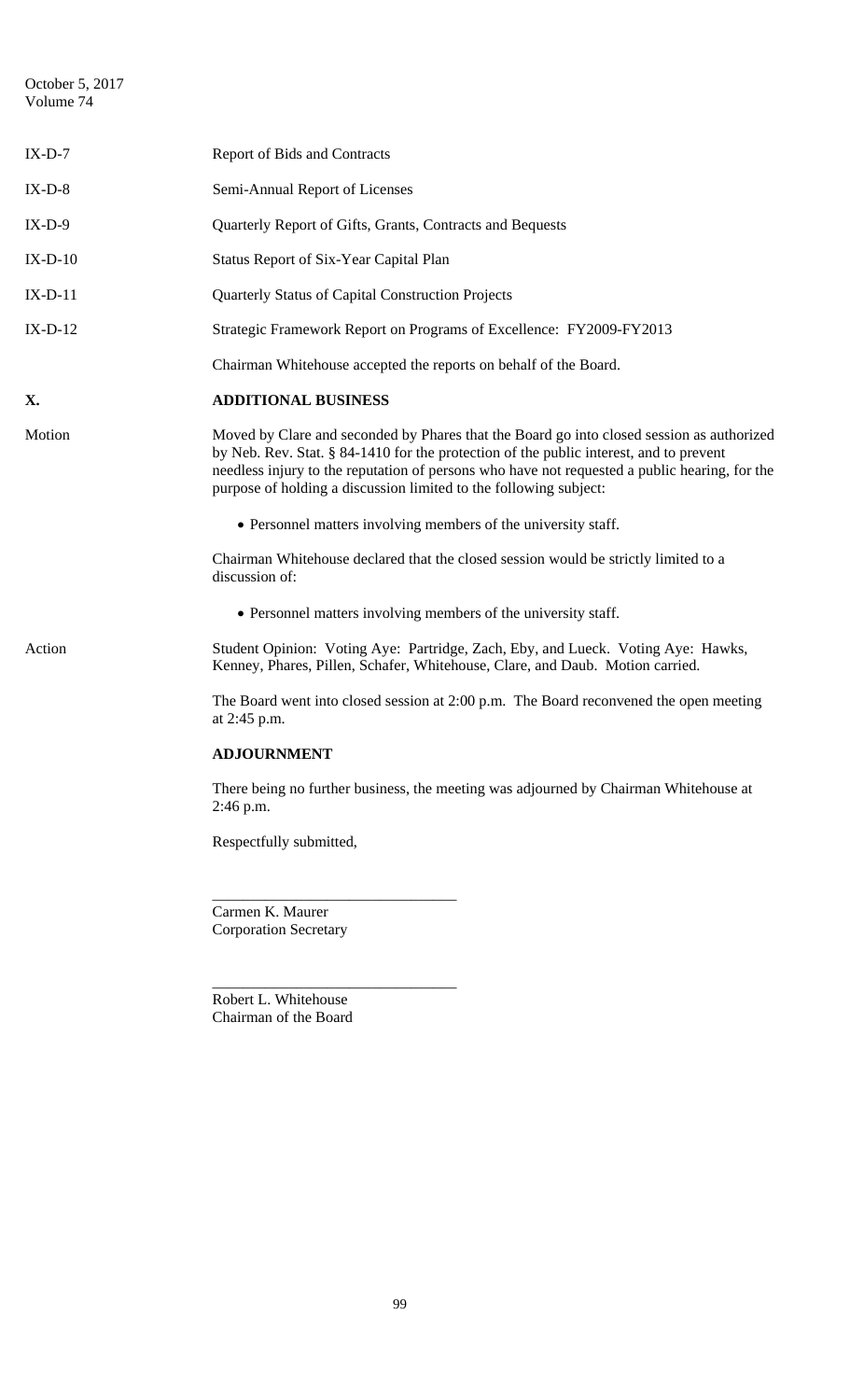## **ATTACHMENT 2**

Amendments to the *Policies* of the Board of Regents of the University of Nebraska:

### **RP-6.7 Records of the University**

Records and documents of the University are available for inspection in the Office of the Corporation Secretary. The following types of records and documents are deemed to be confidential records, and will not be made available to the public, except upon written authorization signed by the individual or individuals to whom the records pertain or by a person duly authorized to act on behalf of such individual or individuals: student academic records; personal information in student records, except public directory information; personal information in faculty and staff personnel records, except salary and routine directory information; communications between attorney and client; communications between physician and patient; hospital medical records; and any other records declared to be confidential under the Federal and State law, provided, if otherwise consistent with the law, such records with names deleted and kept confidential may be made available for governmental research and analysis. Records and documents that are not confidential shall be available by written request to the Corporation Secretary and by paying the reasonable cost and expense of making said records available. In very limited circumstances, the University may share nondirectory personnel information with third parties when such third parties are performing a University service or function provided, however, that the President or the President's designee has approved the information disclosure. The University may share nondirectory personnel information as a part of administrative proceedings including, but not limited to, NEOC proceedings. The University will comply with any lawful administrative or judicial order requiring the production records, and will provide records in response to legitimate requests for discovery of evidence in litigation in which the University is involved.

1. For the purposes of this section, the term "personnel" shall mean and include persons who are employees of the University and persons who are or have been either applicants or nominees for employment by the University.

2. For the purpose of this section, the term "personnel records" shall be inclusive of the entire employment process beginning with application or nomination for appointment, search committee evaluation and appointing authority evaluation, through appointment and employment, and ending with separation from employment. Personnel records shall include (1) all records and documents pertaining to any person who is an applicant or nominee for any University personnel position described in Section 3.1 of these Bylaws, regardless of whether any such person is ever actually employed by the University, and (2) all records and documents pertaining to any person employed by the University.

3. For the purpose of this section, the term "personal information" when used in relation to faculty and staff personnel records shall mean and include, but not be limited to, (1) all records and documents pertaining to any applicant or nominee for appointment to any University personnel position described in Section 3.1 of these Bylaws, except the names of candidates accepted by an appointing officer or appointing authority pursuant to Section 2.1 of these Bylaws as finalists under consideration for appointment, and (2) all records and documents pertaining to the employment of any person by the University, except salary and routine directory information.

4. For the purpose of this section, the term "routine directory information," when used in relation to the term "personal information" in faculty and staff personnel records, shall mean and be limited to (1) name of the person employed by the University,  $(2)$  date of employment,  $(3)$  type of University personnel appointment or appointments held and term of each appointment, (4) title or academic rank, (5) University employment address, (6) University telephone number, (7) University email address, (8) postsecondary education degrees earned, (9) awards or honors, and 10) date of separation from University employment.

Notwithstanding any provision above to the contrary, the University shall comply with such federal, state and local laws as may be applicable to its records, including laws related to confidentiality and disclosure.

### **RP-5.10 Student Information and the Family Educational Rights and Privacy Act of 1974 (FERPA).**

1. Scope of Policy

This policy governs all "education records" maintained by all campuses and the central administration of the University of Nebraska.

2. Purpose of FERPA; Definition of Education Records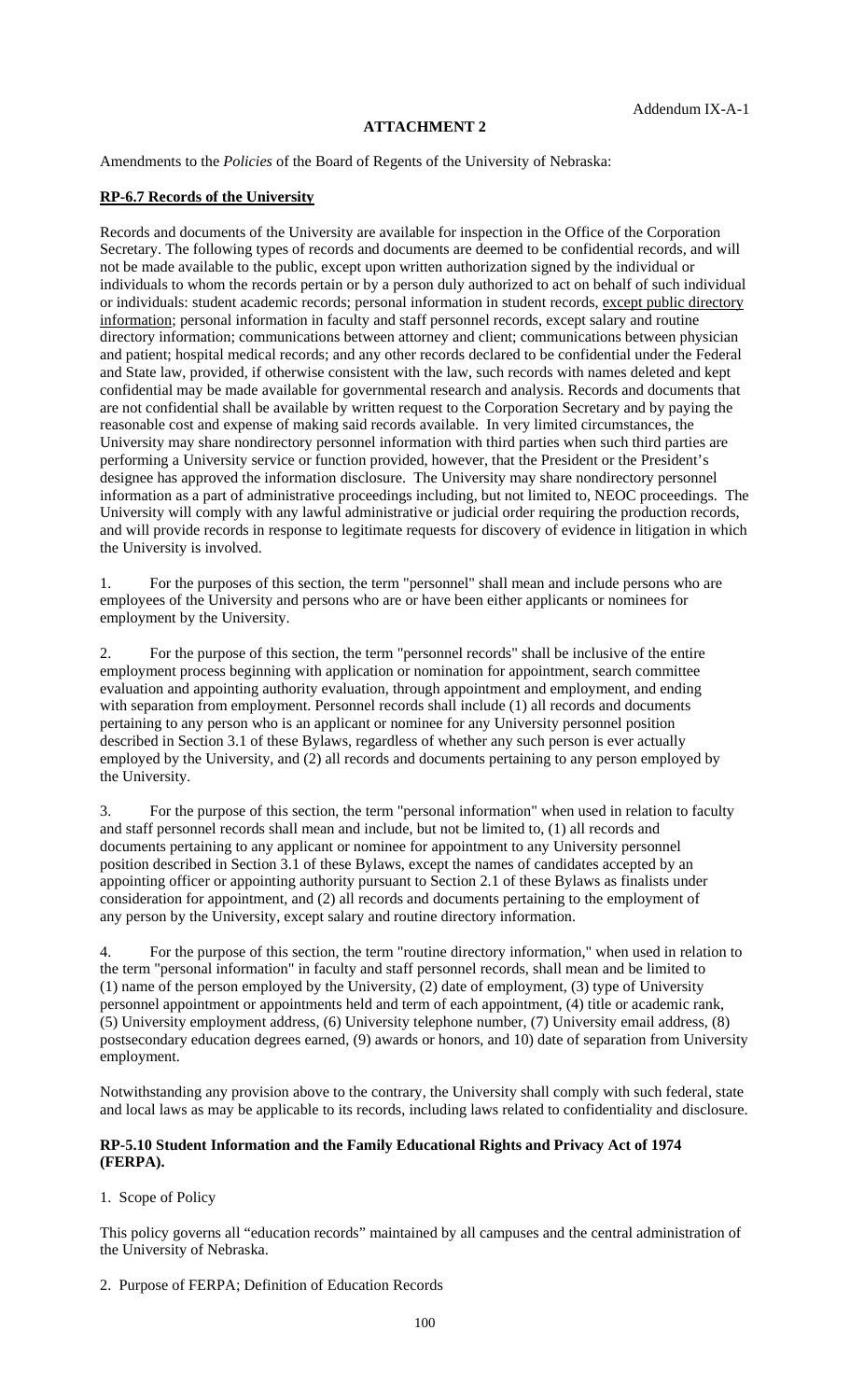a. FERPA affords students certain rights with respect to their education records. FERPA defines "education records" as those records:

Directly related to a student; and

Maintained by an institution or a party acting for the institution.

- b. FERPA provides students who reach the age of 18, or who attend the University of Nebraska, with the right to inspect and review their own education records. Students also have the right to request an amendment to their education records and have some control over the disclosure of personally identifiable information contained in these records.
- c. FERPA applies to the education records of persons who are or have been in attendance at the University of Nebraska, including students in cooperative and correspondence study programs. The rights provided to students under the federal law set forth in FERPA do not apply to records of applicants for admission who are denied acceptance or, if accepted, do not attend the University of Nebraska; however, student application materials are not considered public records under Nebraska state law and will not be disclosed to the public except as permitted by law.
- 3. Records Not Covered By FERPA

The term "education records" does not include:

- a. Records which are in the sole possession of the maker and are neither accessible nor revealed to any other person, except a substitute who performs on a temporary basis the duties of the individual who made the records.
- b. Records maintained by a law enforcement unit of the University of Nebraska for the purpose of law enforcement. (Note other laws addressing campus security may also apply to law enforcement records.)
- c. Records relating to an individual's employment at the University of Nebraska, when such employment is not based upon the individual's status as a student; provided that the records are made and maintained in the normal course of business, relate exclusively to the individual's capacity as an employee, and are not available for use for any other purpose.
- d. Medical and counseling records used solely for treatment. (Medical records may be reviewed by a physician of the student's choice.)
- e. Records that only contain information about an individual after he or she is no longer a student (e.g. alumni records). Records of an individual while a student continue to be "education records" after the student leaves or graduates from the University of Nebraska.
- 4. Students Rights to Inspect and Review Educational Records
- a. Students and former students have the following rights:

•The right to inspect and review their education records within 45 days of their request to inspect.

 •The right to a response to a reasonable request for an explanation and interpretation of the record.

 •The right to a copy of the education record when failure to provide a copy of the record would effectively prevent the student from inspecting and reviewing the record. The student may be charged a normal cost for copies, if such a charge does not effectively prevent the student from inspecting and reviewing the record.

- b. The University of Nebraska is not required to permit a student to inspect and review education records, which contain:
	- Financial information submitted by parents.
	- Confidential letters and recommendations placed in their files prior to January 1, 1975.
	- Confidential letters and recommendations placed in their files after January 1, 1975, if: (1) the student has waived the right to inspect and review those records; and (2) the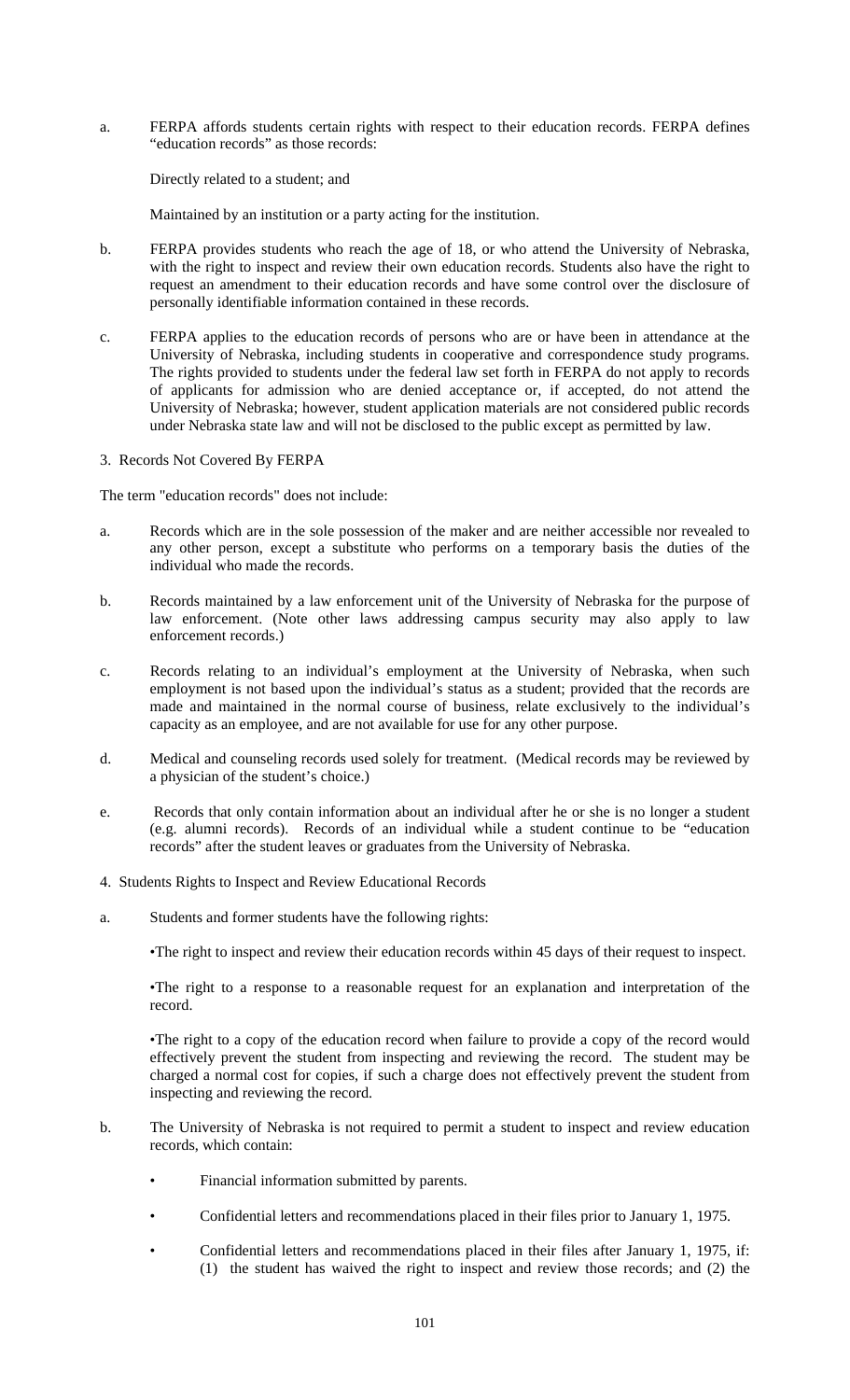records are related to the student's admission to an educational institution or program, application for employment, or receipt of an honor.

- c. If an education record contains information pertaining to more than one student, a review and inspection will only be allowed for that specific information pertaining to the requesting student.
- 5. Procedure to Inspect and Review; Challenges to the Record
- a. A student should submit to the registrar, director of registration and records, dean, head of the academic department, or other appropriate official, a written request that identifies the record(s) the student wishes to inspect. The University official will make arrangements for access and notify the student of the time and place where the records may be inspected. If the records are not maintained by the university official to whom the request was submitted, that official shall advise the student of the correct official to whom the request should be addressed. Compliance with an appropriate request for an inspection shall be made within no greater than 45 days.
- b. A student may ask the University to amend an education record that the student believes to be inaccurate, misleading, or otherwise in violation of the student's privacy rights under FERPA. If the student wishes to amend an education record, the student should write the University official responsible for the record, clearly identify the part of the record the student wishes to amend and specify why it should be changed. If the University official decides not to amend the record as requested, the student will be notified of the decision in writing and advised of his or her right to a hearing regarding the request for amendment. At that time, additional information regarding the hearing procedures will be provided to the student.
- c. The right to challenge grades is not covered by this policy, unless the grade assigned was inaccurately recorded in an education record, in which case the record will be corrected.
- 6. Consent to Release Education Records

Prior to releasing all or any part of an education record to a person other than the student to whom the record refers, consent must be obtained from the student. The consent must specify the information to be released, the reason for the release, and to whom it is to be released. The student may have a copy of the information released, if he or she desires.

7. Releases Without Consent

No consent from the student is required for the release of an education record or personally identifiable information under the following circumstances:

- a. A request for information in an education record or personally identifiable information by a "school official" determined to have a "legitimate educational interest" in the information. "School official" shall mean a person employed by any administrative unit ( i.e., a campus or central administration) of the University of Nebraska in an administrative, supervisory, academic, research, or support staff position (including University law enforcement personnel and health center staff); a person or company with whom the University of Nebraska has contracted to carry out the duties related to a legitimate educational interest (including attorneys, auditors, and collection agents); employment or degree verification agencies such as the National Student Clearinghouse; a member of the Board of Regents; or those serving on committees or similar bodies charged to carry out tasks on behalf of the University of Nebraska. A school official has a "legitimate educational interest" if the official needs to review an education record in order to fulfill his or her professional responsibilities for the University. Note that a school official located at one University of Nebraska administrative unit may have a legitimate educational interest in the educational records and personally identifiable information maintained at another administrative unit.
- b. Lawful compliance with a properly issued subpoena or court order.
- c. A request in connection with a student's application for financial aid.
- d. A request by an organization conducting studies to develop, validate, and administer predictive tests, to administer student aid programs, or to improve instruction, on behalf of the University of Nebraska, if the studies do not permit the personal identification of parents and students outside of the study representatives, and the information is destroyed once it is no longer needed by the studies.
- e. Information submitted to accrediting organizations.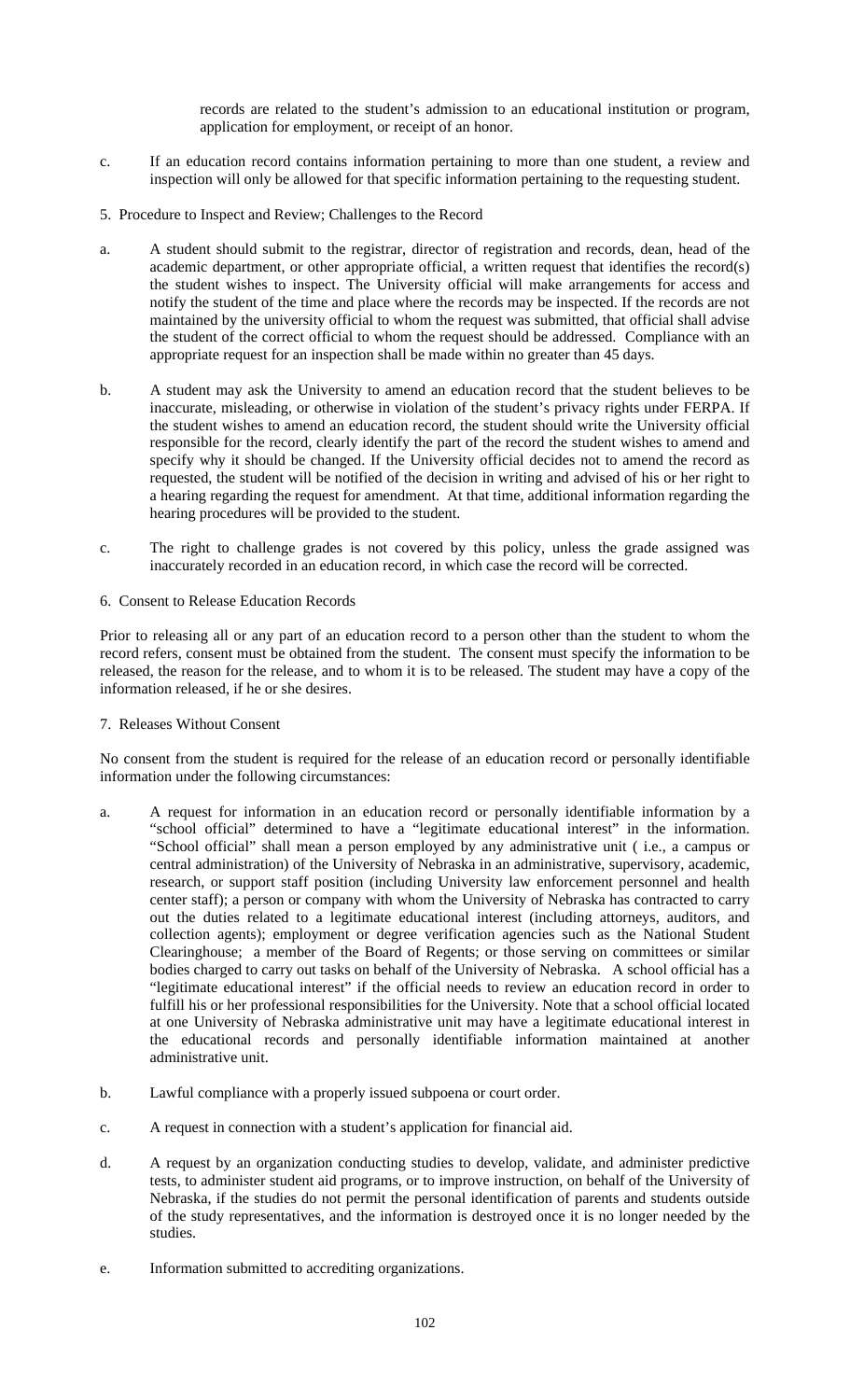- f. A request of a parent of a dependent student, as established by Section 152 of the Internal Revenue Code of 1986.
- g. In case of an emergency, if the knowledge of the protected information is necessary to protect the health or safety of students or other persons.
- h. A request from authorized state or federal representatives in relation to a state or federal audit of government supported programs.
- i. A request from an official of another school, school system, or institution of higher education in which a student seeks or intends to enroll; provided however, that the annual notice required by FERPA must include a statement that the University of Nebraska forwards education records to other agencies or institutions, in which the student seeks or intends to enroll, upon request of the agency or institution.
- j. In the case of a crime of violence, the University of Nebraska shall provide to the victim, the results of any institutional disciplinary proceeding against the alleged perpetrator.
- k. Requests for directory information, as more specifically discussed below.
- 8. Directory Information; Definition; Request for Non-Disclosure
- a. The University of Nebraska has defined the following student information as public directory information:

•student name

•local address

•permanent address

•telephone listings

#### •University email address

•year at the University

•dates of attendance

•academic college and major field of study

•enrollment status (e.g. undergraduate or graduate; full-time or part-time)

•participation in officially recognized activities and sports

•degrees, honors and awards received

•most recent educational agency or institution attended

# The University of Nebraska has defined the following student information as non-public directory information:

•local address

•permanent address

•telephone listings

•University email address

b. Non-public dDirectory information will be available to University faculty, staff, and students for University purposes. At the University's sole discretion, the University may provide non-public directory information to University affiliates, such as alumni associations, foundations, and other similar affiliated third parties; in addition, the University may provide non-public directory information to entities performing a University service or function. A request by any party unrelated to the University for that party's own commercial purposes will not generally be considered a University purpose and provision of non-public directory information to any unrelated party requires the approval of the President or the President's designee. Non-public and public Ddirectory information may be included in student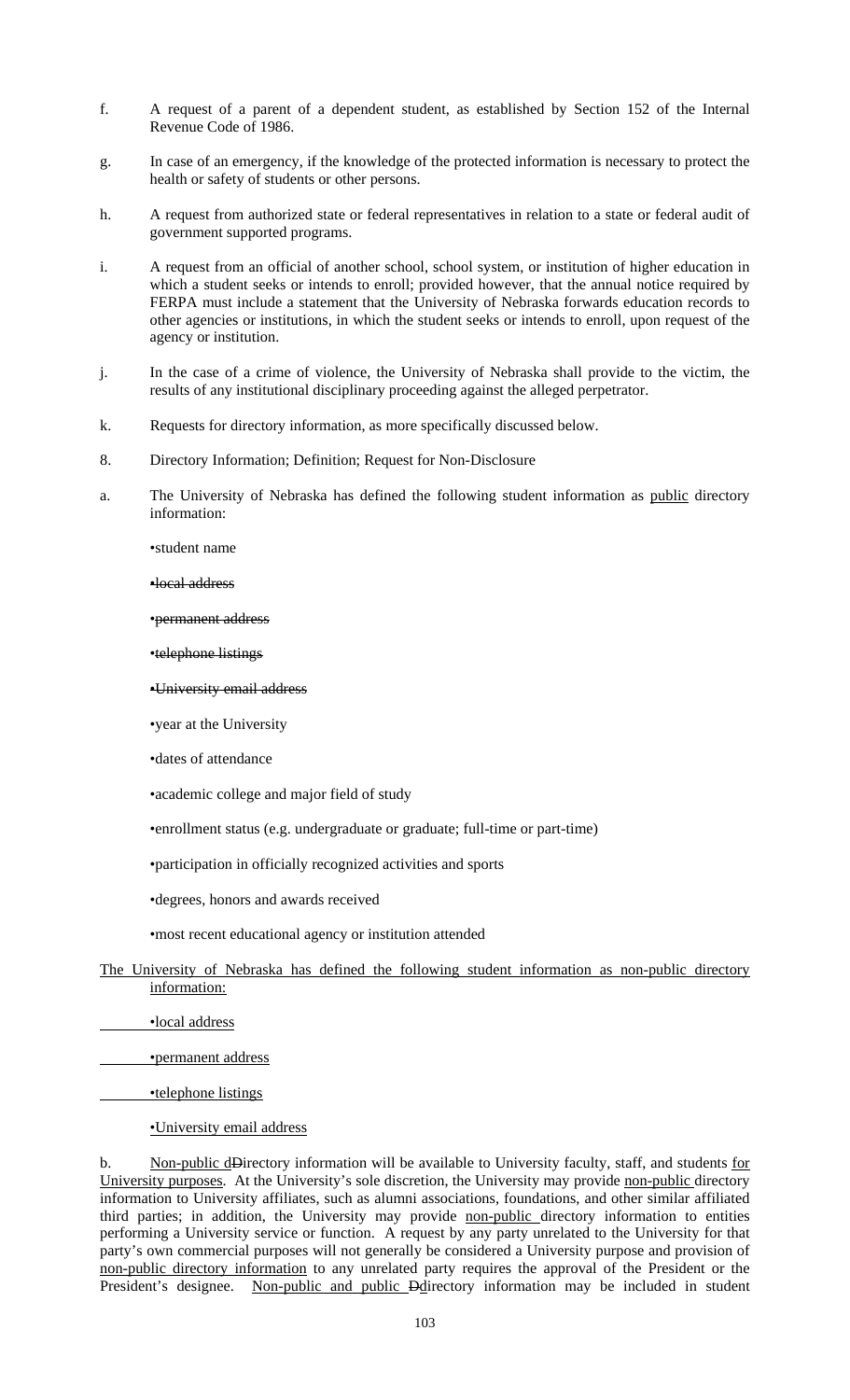directories published electronically and in hard copy. However, students have the right to have all nonpublic and public directory information withheld if they so desire. During the first two weeks of any semester, a A student who wants his or her directory information to be withheld shall do so in accordance with processes established on the campus or campuses where the student is enrolled, such processes to be reasonably communicated or distributed to the students with respect to each campus or campuses where they are enrolled. indicate by completing a form obtained from the registrar's office or other office in charge of registration and records; provided however, that a form to withhold directory information may be submitted after the two week period, when a student for reasonable cause, such as personal threats, safety or health concerns, requests his or her directory information to be withheld. The student's request will be processed within a reasonable amount of time. Directory information already included in hard copy publications will be removed at the next printing of the hard copy publication.

9. Parental Access to Children's Education Records

At the post secondary level, FERPA provides few rights to parents to inspect a child's education records. The right to inspect and review is limited solely to the student/child. Records may be released to the parents only under the following circumstances:

- a. Lawful compliance with a properly issued subpoena or court order;
- b. The parent establishes that the student is a dependent according to Section 152 of the Internal Revenue Code of 1986; or
- c. The student provides a FERPA consent to the parental access.

## 10. Job References for Students by Faculty

FERPA's prohibition on disclosure of personally identifiable information (other than directory information) applies to job references. This includes information about performance in class, grades, attitude, motivation, and ability, whether conveyed in writing, in person, e-mail or over the telephone to third parties.

Although such information is often conveyed by faculty members at the informal request of the student and is usually positive, the better practice would be to request a written consent form, meeting the FERPA requirements, before providing the information.

### 11. Recordkeeping

 Each administrative unit of the University of Nebraska has an obligation to keep a record of requests and disclosures of student record information, except when the request is from the student, a University school official with a legitimate educational interest, a request for directory information, or a request to which the student has given a FERPA consent. A student has the right to review the record of requests and disclosures made in relation to his or her education records.

### 12. FERPA/Precedence

 This policy is intended to comply with FERPA, the provisions of which and its related regulations, are incorporated herein as they exist at the time of this policy's adoption, and as they may from time-to-time be amended. Should it be determined that this policy is inconsistent with FERPA, or any other applicable law, the law shall take precedence.

### 13. Notice

 The following uniform notice shall be published and provided to all students in accordance with federal law:

## **Notice of FERPA Rights: Student Records and Privacy**

*Note: Highlights concerning student rights with respect to education records appear below. A full copy of Regents Policy 5.10 "Student Information and the Family Educational Rights and Privacy Act of 1974 (FERPA)" is available in the [insert name of campus office in charge of registration and records] or may be found at* www.nebraska.edu *in the section containing Regents Policies.* 

The Family Educational Rights and Privacy Act (FERPA) affords you certain rights with respect to your education records. They are:

## **1. The right to inspect and review your education records within 45 days of the day the University receives a request for access.**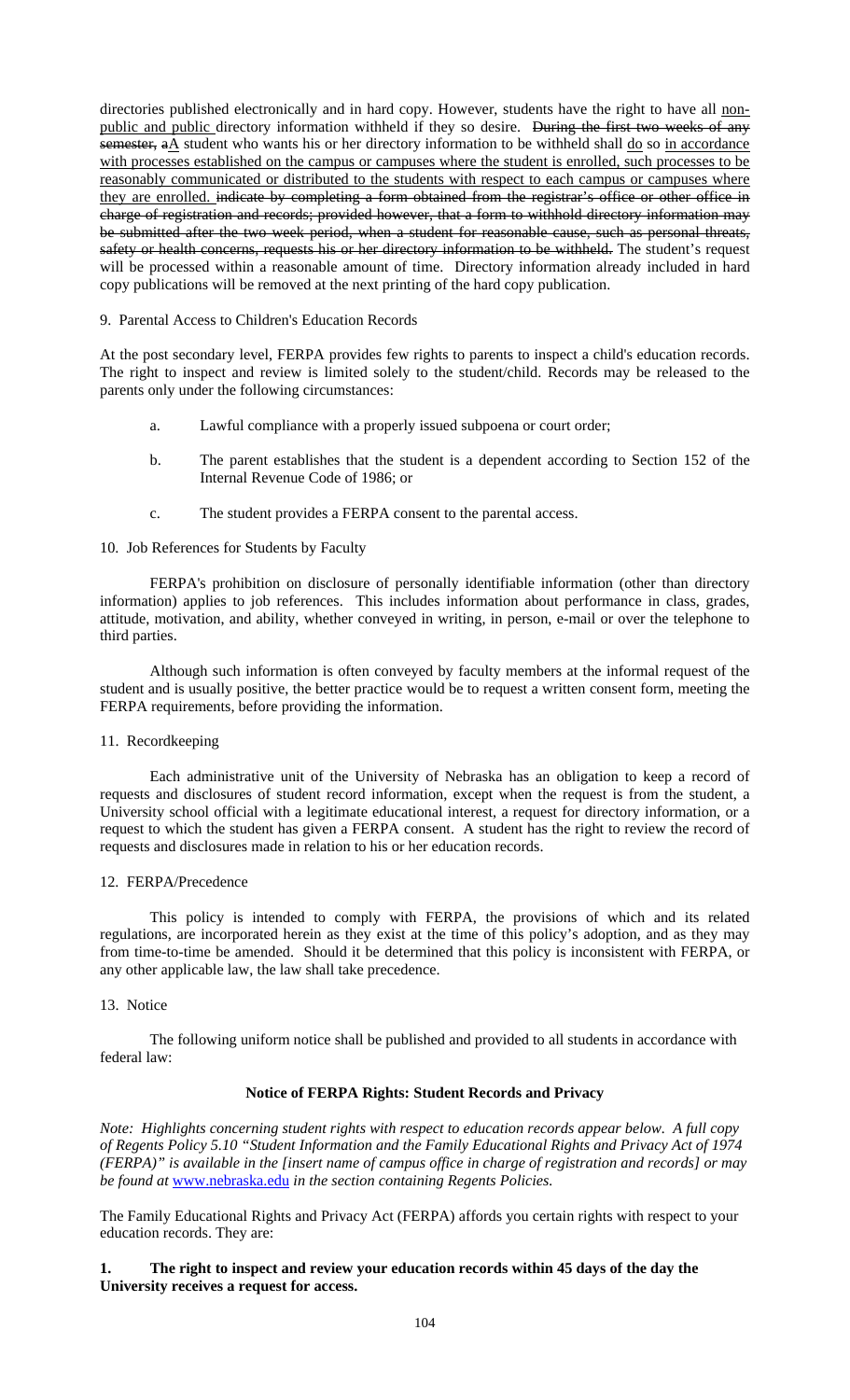You should submit to the registrar, dean, head of the academic department, or other appropriate official, written requests that identify the record(s) you wish to inspect. The University official will make arrangements for access and notify you of the time and place where the records may be inspected. If the records are not maintained by the University official to whom the request was submitted, that official shall advise you of the correct official to whom the request should be addressed.

### **2. The right to request the amendment of your education records that you believe are inaccurate, misleading, or otherwise in violation of your privacy rights under FERPA.**

If you wish to ask the University to amend a record, you should write the University official responsible for the record, clearly identify the part of the record you want changed and specify why it should be changed. If the University decides not to amend the record as requested, the University will notify you of the decision in writing and advise you of your right to a hearing regarding the request for amendment. Additional information regarding the hearing procedures will be provided to you when notified of the right to a hearing.

#### **3. The right to provide written consent before the University discloses personally identifiable information from your education records, except to the extent that FERPA authorizes disclosure without consent.**

 One exception which permits disclosure without consent is disclosure to school officials with legitimate educational interests. A school official is a person employed by the University in an administrative, supervisory, academic or research, or support staff position (including University law enforcement unit personnel and health staff); a person or company with whom the University has contracted (including attorneys, auditors, or collection agents); employment or degree verification agencies such as the National Student Clearinghouse; a member of the Board of Regents; or those serving on official committees or similar bodies charged to carry out tasks on behalf of the University of Nebraska. A school official has a legitimate educational interest if the official needs to review an education record in order to fulfill his or her professional responsibilities for the University. Note that a school official located at one University of Nebraska campus may have a legitimate educational interest in the educational records and personally identifiable information maintained at another University of Nebraska campus. Your records may be disclosed to your parent(s) upon request, if your parent(s) demonstrate(s) that you are your parent(s)' dependent for income tax purposes. In addition, the University may disclose education records without your consent upon the request of officials of other schools where you seek enrollment or intend to enroll.

 Your educational records may also be disclosed without your written consent when you apply for financial aid. This is done in order to determine your eligibility for, the amount of, or the conditions of the aid, and also for purposes of enforcing the terms of the aid. At the University of Nebraska, your application for financial aid may take a variety of forms. For example, some financial aid applications are incorporated into the process by which you apply for admission (e.g. the FASFA form); or you may apply in a separate process using a form that seeks a broad variety of state and federal scholarship sources; or you may use a very specific application for a certain scholarship offered by a particular private source outside of the University. The University of Nebraska Foundation is a private source, among others, that funds many scholarships at the University of Nebraska. If you apply for financial aid, it is quite likely that certain information in your educational records will be provided to the Foundation in order to facilitate the award of the scholarship funds held by the Foundation.

 Note that Regents Policy 5.10 referred at the top of this Notice lists in detail these and other circumstances when FERPA authorizes disclosure without your consent.

### **4. The right to file a complaint with the U.S. Department of Education concerning alleged failures by the University to comply with the requirements of FERPA.**

The name and address of the office that administers FERPA is:

The Family Compliance Office U.S. Department of Education 400 Maryland Avenue, SW Washington, DC 20202-5901